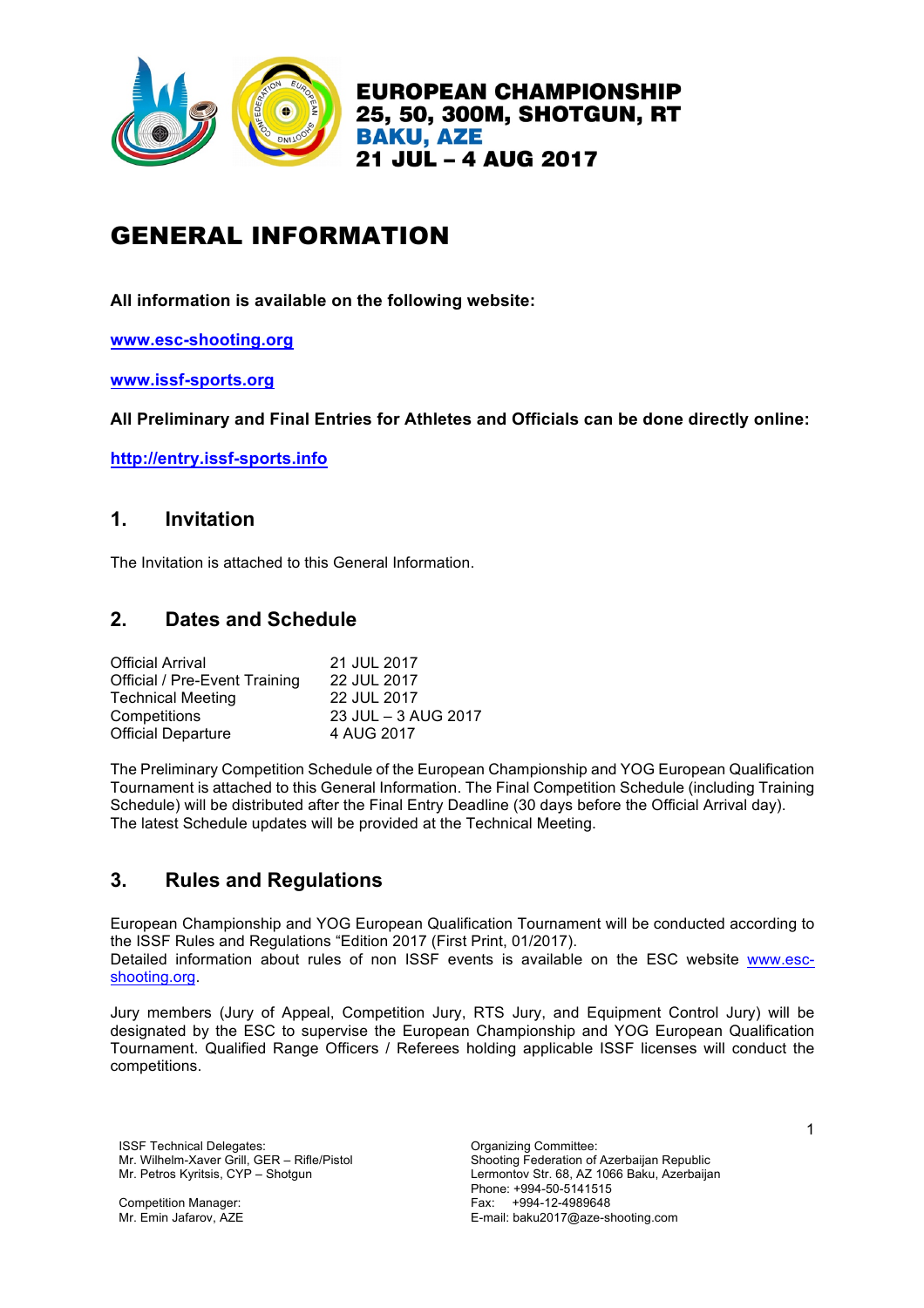

#### **Rifle / Pistol Equipment**

Equipment Control will be conducted according to ISSF Rules using approved, calibrated instruments. Pre-competition testing is not mandatory, however, athletes are responsible for competing with legal equipment and clothing. All athletes are urged to submit any doubtful equipment and clothing to Equipment Control for checking before the competition. All athletes are subject to being selected for random post-competition testing and will be disqualified if their equipment or clothing is not legal according to ISSF Rules.

#### **Rifle Clothing**

All rifle athletes must have ISSF seals with serial numbers on their jackets and trousers. Any rifle jackets or trousers that do not have ISSF seals must be submitted to Equipment Control for inspection and the affixing of a seal before the athlete's first competition. Jackets and trousers that were previously inspected and have an ISSF seal continue to be valid except that athletes with more than one jacket or trousers must report to Equipment Control before their first competition to confirm which jacket and which trousers they will use. All other seal numbers for that athlete will be cancelled. Athletes that wish to replace a registered jacket or trousers with a new clothing item must bring that item to Equipment Control for inspection and a new seal. Previous seals will then be cancelled. Rifle athletes can have only one active jacket and trousers at any time.

#### **Rifle Clothing Post-Competition Testing**

If one panel of a rifle jacket or trousers tests 2.9 or lower, the stiffness device must be recalibrated and the panel must be retested. If it fails again, but all other panels pass, the athlete will not be disqualified, but a written warning must be given to the athlete and the ISSF seal must be cut off. The athlete can continue using this clothing for that day in that event. If two or more panels fail, the athlete must be disqualified.

#### **Air or CO2 Cylinders**

It is the athlete's responsibility to ensure that any air or CO2 cylinder is still within its validity date. This may be checked by Equipment Control.

#### **Shotgun Equipment**

All skeet athletes must have ISSF seals with serial on their marker tapes. Any shooting vests that do not have ISSF seals on the marker tapes must be submitted to Equipment Control for inspection and the affixing of a seal before the competition.

Equipment Control will be conducted according to ISSF Rules using approved, calibrated instruments. Pre-competition testing is not mandatory, however, athletes are responsible for competing with legal equipment and clothing. All athletes are urged to submit any doubtful equipment and clothing to Equipment Control or the Shotgun Jury for checking before the competition. All athletes are subject to being selected for random testing during the competition. Athletes found to be in violation of the rules for guns or skeet marker tapes will be disqualified.

#### **Cartridge Controls**

During Qualification, athletes whose cartridges are to be tested are selected by a computer draw. Between 10% and 18% of the athletes participating in an event will be selected for cartridge testing. Two (2) plus four (4) cartridges will be selected from each athlete and placed in separate labeled envelopes. The two (2) cartridges must be tested, first. If both cartridges weigh 24.50 g and below, no further action will be taken. If one (1) or both cartridges weigh more than 24.50, then the four (4) cartridges in the second envelope must be tested. If the average of the six (6) cartridges weigh more than 24.50 g, then the athlete must be disqualified (DSQ).

ISSF Technical Delegates: Committee: Committee: Committee: Committee: Committee: Mr. Wilhelm-Xaver Grill, GER – Rifle/Pistol Mr. Petros Kyritsis, CYP – Shotgun

Competition Manager: Mr. Emin Jafarov, AZE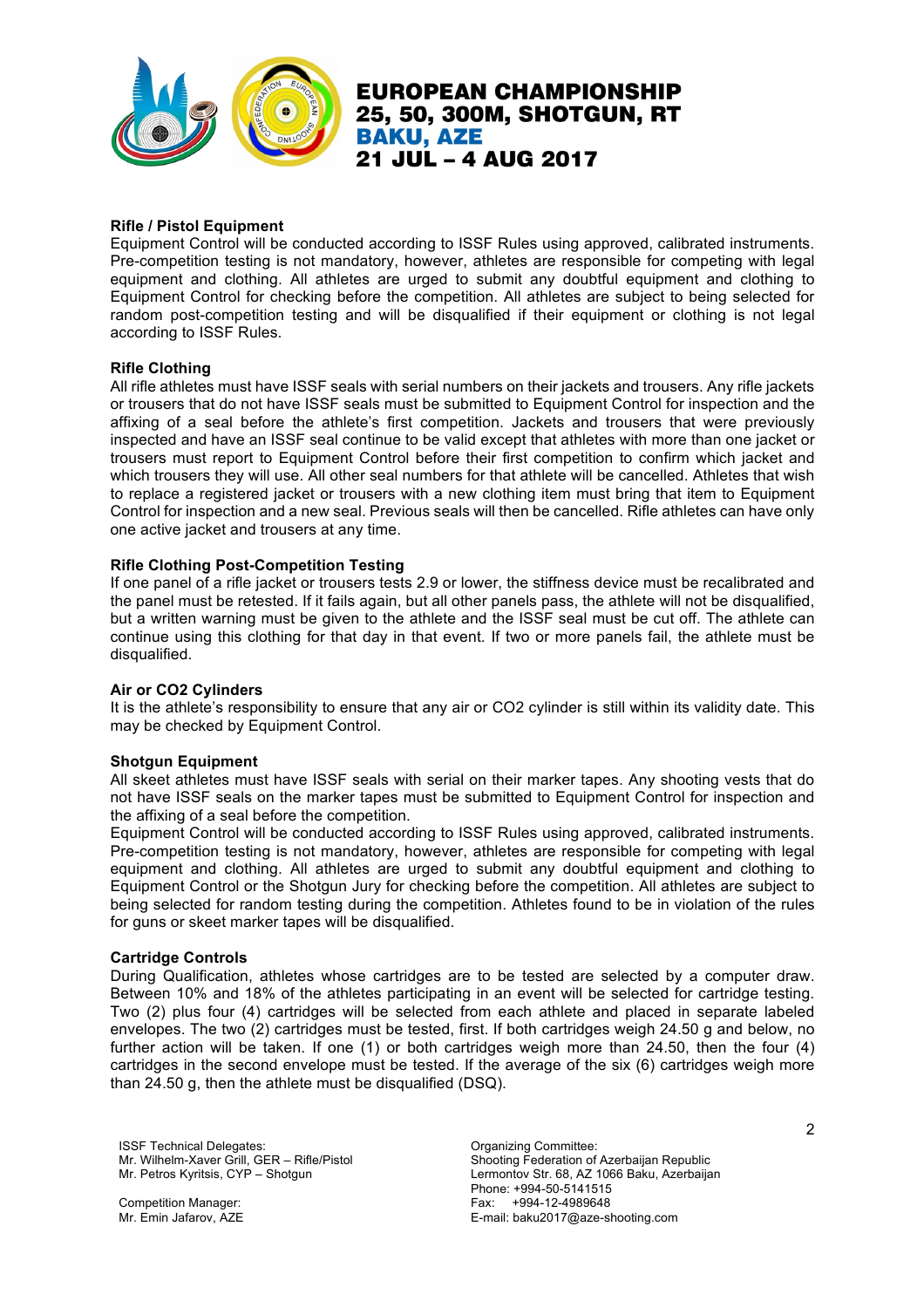

During Final, all six (6) finalists must be tested using the same procedure. The Finalists or their Coaches/Officials must bring, as early as possible, but not later than 30 minutes before the scheduled start of the Final (Reporting Time), all the cartridges that will be used during the Finals and place them in separate Cartridge Control Boxes on the Finals field of play. The Finalists must report at least 15 minutes before the start of the Final. The Equipment Control Jury will take the necessary samples from the boxes. The boxes must be left under the supervision of a Shotgun Jury Member. Once ammunition is placed in the box, only the Equipment Control Jury or the Finalist can remove ammunition from the box. If additional cartridges are brought to a Finalist during Finals, samples from those cartridges must also be selected for testing. All cartridge controls must be completed before the start of the Presentation of the Finalists. Any disqualified (DSQ) athlete will not be allowed to participate in the Finals (There will be no elimination for 6th place; the first elimination will be for 5th place).

21 JUL - 4 AUG 2017

**BAKU, AZE** 

**EUROPEAN CHAMPIONSHIP** 25, 50, 300M, SHOTGUN, RT

# **4. Participation**

#### **EUROPEAN CHAMPIONSHIPS**

ESC Member Federations may enter a maximum of three (3) athletes per European Championship event and up to two (2) additional athletes per events to shoot "out-of-competition" (called MQS Extra in the ISSF Online Registration Service).

The additional "out-of-competition" athletes will be listed separately according to their results, but without ranking – these results cannot be recognized as World Records.

#### **YOG EUROPEAN QUALIFICATION TOURNAMENT**

The program of the 2018 YOG includes four individual events - 10m Air Rifle and 10m Air Pistol Men and Women - as well as two 10m Mixed International Team events - one in Pistol and another in Rifle. Athletes born between 1st January 2000 and 31st December 2003 are eligible to participate in the 2018 YOG.

Europe is granted 6 Quota Places in each of the four individual events and ESC Presidium took a decision to give to the European athletes two chances to win a Quota Place for his/her NOC. According to this decision 3 Quota Places in each of the four (4) individual events will be distributed during **2018 YOG European Qualification Tournament** which will be held parallel to the European Championships Baku 2017.

ESC Member Federations may enter a maximum of (5) five athletes per **2018 YOG European Qualification Tournament**. Three (3) of them will compete for the Quota Places and two (2) will be given a chance to obtain the MQS.

The Official list of the events and the maximum number of starts per event of the European Championship Baku 2017 and 2018 YOG European Qualification Tournament are attached to this General Information.

If the maximum number of starts is reached during the Final Entry process, a "waiting list" for that event(s) will be established. If cancellations are subsequently received, entries from the waiting list will be entered on a first come, first served basis. ESC Headquarters and the Organizing Committee will cooperate to determine if additional entries from the waiting list can be accommodated.

Three (3) participants represent the team size in all events and in all categories of the European Championships Baku 2017.

Juniors may participate in the men's and women's competitions, but in one category only (either in the junior's or in the senior's events) at the same championships (place and period).

ISSF Technical Delegates: Committee: Committee: Committee: Committee: Committee: Mr. Wilhelm-Xaver Grill, GER – Rifle/Pistol Mr. Petros Kyritsis, CYP – Shotgun

Competition Manager: Mr. Emin Jafarov, AZE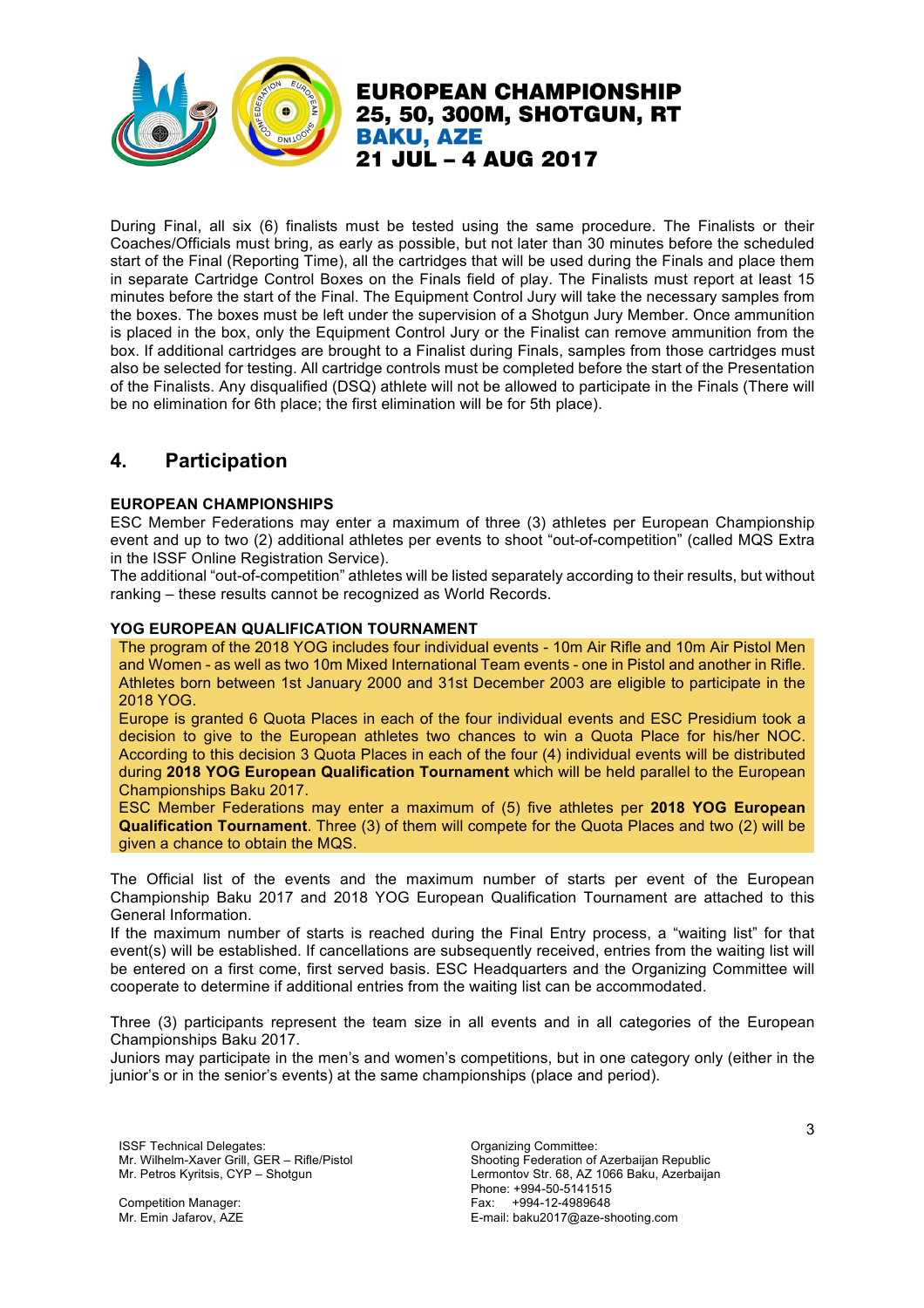

Exchange of a athlete competing for individual and/or team results with a "out-of-competition" athlete is not permitted. "out-of-competition" athlete may replace a withdrawn team athlete. The withdrawn athlete may not shoot for "out-of-competition".

Replacements may only be made in the teams of three (3) registered for team events, but only from those (including "out-of-competition" athletes) already registered for this Championship.

#### **Mixed Team Events (Trap & Skeet)**

ESC Member Federations may enter a maximum of two (2) teams per mixed team event, consisting of one (1) man and one (1) woman (junior or senior), which are entered for the Championship in the individual events including the "out-of-competition" (MQS) athletes.

#### **New Team Event in the Women's category (Trap & Skeet)**

The top eight 8 teams (3 members each team) in the Women's category (after the qualification stage) will compete on day 3 of the shotgun schedule of Trap and Skeet, in a Final stage with Quarter Final, Semi Final and 2 Medal Matches, to decide the top 3 teams.

#### **ISSF ID Number**

All athletes must sign an "Athlete's Declaration" and have an official ISSF ID number issued before participation in the European Championships and 2018 YOG European Qualification Tournament. Athletes without ISSF ID number will not be allowed to participate. ISSF ID numbers can be obtained from the ISSF Headquarters by using the official application form.

Results obtained during European Championships Baku 2017 and 2018 YOG European Qualification Tournament will NOT be recognized as MQS for 2020 Olympic Games Tokyo (JPN). Results obtained during 2018 YOG European Qualification Tournament will be recognized as MQS for 2018 Youth Olympic Games Buenos Aires (ARG).

Athlete biographies will be distributed and photos will be taken.

# **5. Entry Process**

Please complete the attached Registration Forms (Annex  $1 - 9$ ) and return them by the established deadlines.

Preliminary and Final Entries for Athletes and Officials must be returned to the ISSF Headquarters. All other Registration Forms must be returned to the Organizing Committee (see also: "Summary of Deadlines").

### **Preliminary Entries**

ESC Member Federations entering the European Championships must submit the Preliminary Entries not later than **17 MAR 2017**.

Please use the ISSF Online Registration Service http://entry.issf-sports.info, or exceptionally complete the Preliminary Entry Form (Annex 1) and return it by email or fax to the ISSF Headquarters.

### **Final Entries**

ESC Member Federations must forward their Final Entries directly to the ISSF HQ. The Final Entry Deadline (30 days before the Official Arrival day) is **21 JUN 2017**.

Please use the ISSF Online Registration Service http://entry.issf-sports.info, or exceptionally complete the Final Entry Forms (Annex 3) and return them by email or fax to the ISSF Headquarters.

ISSF Technical Delegates: Committee: Committee: Organizing Committee: Mr. Wilhelm-Xaver Grill, GER – Rifle/Pistol Mr. Petros Kyritsis, CYP – Shotgun

Competition Manager: Mr. Emin Jafarov, AZE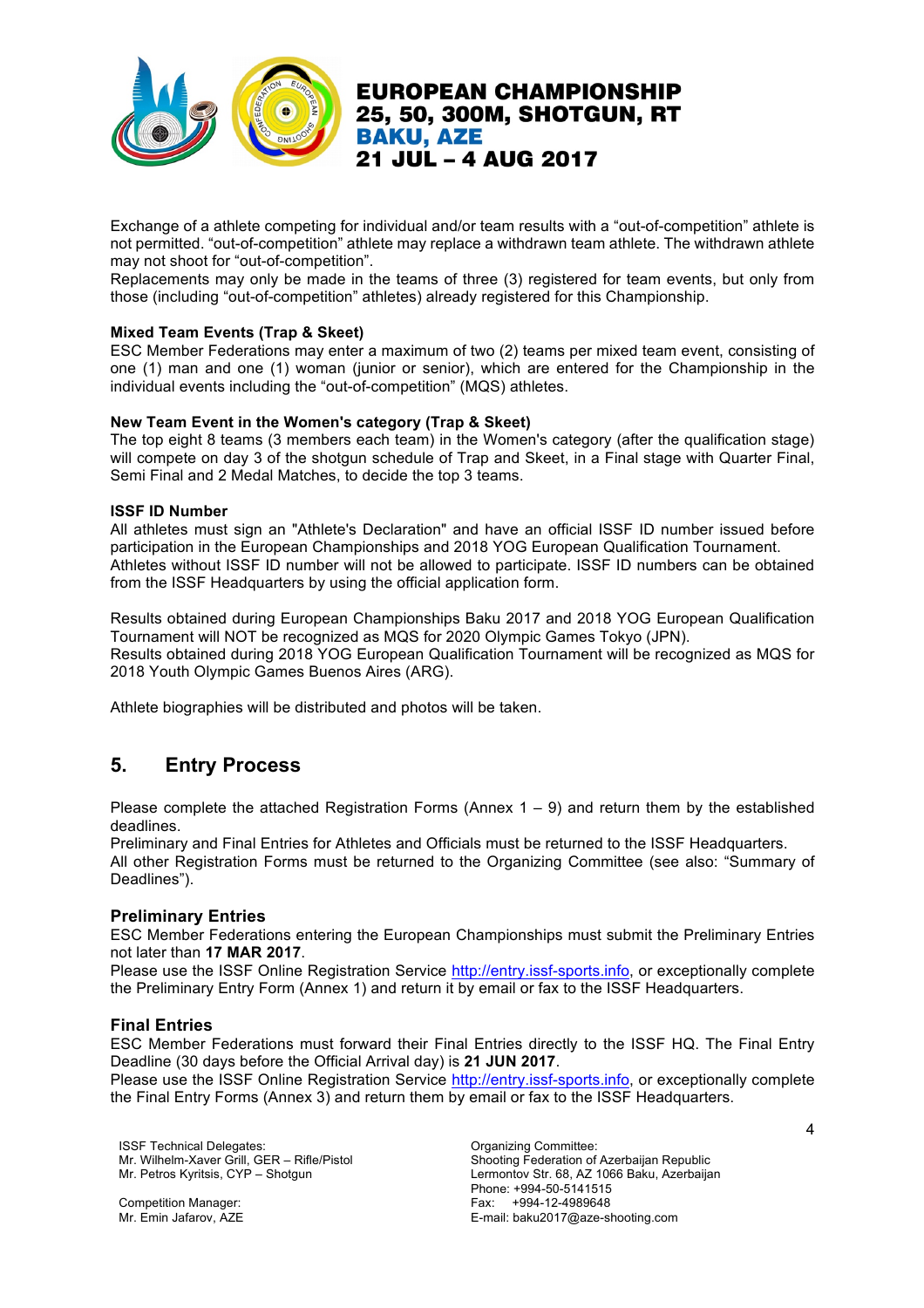

### **Late Entries**

If maximum number of athlete entries have not been reached, late Entries will only be accepted until the Late Entry Deadline (3 days before the Official Arrival day) which is **17 JUL 2017**.

Any additional entries received after the Late Entry Deadline, from **18 JUL 2017** onwards, may not participate

### **Entry Changes after the Late Entry Deadline**

From **18 JUL 2017** onwards, only the following changes in the Final Entries are permitted:

- a) Replacement of a registered athlete by another already registered athlete in another event can be made only before 12:00h on the day before the Pre-Event Training for that event.
- b) Change of Status in an event: an "out-of-competition" athlete can replace a withdrawn "European Championships" athlete. The withdrawn "European Championships" athlete may not shoot "out-of-competition". The exchange of athletes within an event is not permitted.

#### **Entry Confirmation upon arrival**

All Team Leaders of ESC Member Federation Delegations must report to the OC Entries Official and confirm their Final Entries. The confirmation must be completed before 12:00h on the day before the Pre-Event Training.

#### **Cancellation**

Any ESC Member Federation reduces the number of entered athletes after the Final Entry Deadline (**21 JUN 2017**) is obligated to pay all applicable fees and costs including entry fees according to the number of starts on the Final Entry Forms originally received. If the applicable fees and costs are not paid no member of that federation may participate.

#### **Entry Fee**

The entry fees include all charges for registration, local transportation between shooting range and official hotels and doping control.

The Entry Fees DO NOT include the cost of the Pre-Event and Unofficial Trainings for Shotgun.

### **European Championships**

| <b>Fee</b> |        | <b>Description</b>                                                        |
|------------|--------|---------------------------------------------------------------------------|
| <b>EUR</b> | 170.00 | Final Entry Fee per athlete / per event                                   |
| EUR        | 135.00 | Final Entry Fee per Mixed Team / per event                                |
| <b>EUR</b> | 50.00  | Final Entry Fee per official                                              |
| <b>EUR</b> | 50.00  | Additional Late Entry Fee per athlete / per event                         |
| <b>EUR</b> | 170.00 | Cancellation Fee per athlete / per event                                  |
| <b>EUR</b> | 8.00   | Pre-Event and Unofficial Training Fee per round Trap / Skeet (25 targets) |
| <b>EUR</b> | 10.00  | Pre-Event and Unofficial Training Fee per round Double Trap (30 targets)  |

#### **2018 YOG European Qualification Tournament**

| Fee        | <b>Description</b>                                      |
|------------|---------------------------------------------------------|
| <b>EUR</b> | 135.00 Final Entry Fee per athlete / per event          |
| EUR.       | 50.00 Final Entry Fee per official                      |
| EUR.       | 50.00 Additional Late Entry Fee per athlete / per event |
| EUR.       | 135.00 Cancellation Fee per athlete / per event         |

ISSF Technical Delegates: Committee: Committee: Organizing Committee: Mr. Wilhelm-Xaver Grill, GER – Rifle/Pistol Mr. Petros Kyritsis, CYP – Shotgun

Competition Manager: Mr. Emin Jafarov, AZE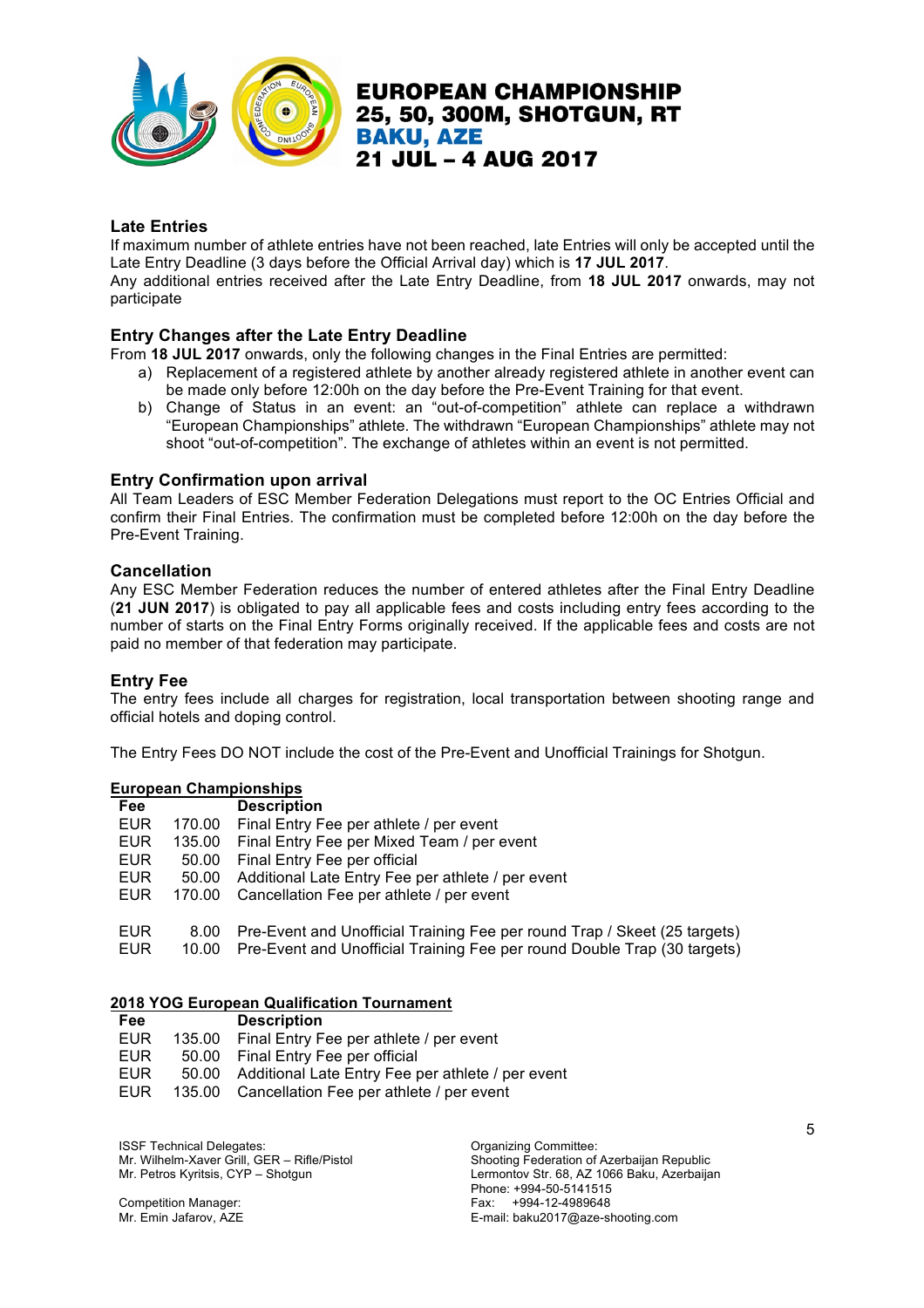

### **Payment of Entry Fees All Entry Fee payments must be done only to the Organizing Committee, preferably in cash.**

Upon request federations may receive invoice according which they will be able to make bank transfer. We kindly ask ESC Member Federations (which will prefer to send money through bank transfer) to make all payments not later than **1 JUL 2017**. All amounts must be paid in EUR and must include any transfer fees or similar fees that the bank may charge. Take care that all necessary data is transferred, so that the Organizing Committee can assign payments to the correct federation. Please give a copy of the bank transfer voucher to your Team Leader to bring with him / her to the Entry Confirmation.

All payments which will be done upon arrival to the Organizing Committee must be paid only in cash in EUR (no travel checks or credit cards will be accepted).

### **Accreditation Process**

All persons involved in the European Championships Baku 2017 and 2018 YOG European Qualification Tournament (Athletes, Team Officials, ISSF Officials, OC Officials, Media Persons) must have accreditations that clearly identify the accreditation holder (with photograph, family name and first name, nation and function) in order to use the local transportation and to enter controlled areas on the shooting range.

Accreditations (for persons registered before the Final Entry Deadline and with photograph in the ISSF database) will be prepared by the ISSF Headquarters and Organizing Committee. All other accreditations will be prepared by the Accreditation Office of the European Championships and YOG European Qualification Tournament.

Accreditations and BIB Numbers will be distributed by the Organizing Committee after payment of the entry fees.

# **6. Shooting Range**

The European Championships Baku 2017 and 2018 YOG European Qualification Tournament will take place at the Baku Olympic Shooting Range.

The Range is situated at a 15 minutes driving distance from the city centre and 30 km from the Baku "Heydar Aliyev" International Airport (GYD).

Address: Baku Olympic Shooting Range Sumqayit highway 3D, AZ1000 Baku, Azerbaijan

### **Rifle/Pistol**

The shooting range is equipped as follows:

| Range              | <b>Description</b>                                        |
|--------------------|-----------------------------------------------------------|
| 50m range          | 80 firing points, electronic targets, SIUS AG             |
| 50m Running target | 2 firing points, EST                                      |
| 25m range          | 50 firing points (10 groups); electronic targets, SIUS AG |
| 300m range         | 40 firing points, electronic targets, SIUS AG             |
| 10m hall           | 80 firing points, electronic targets, SIUS AG             |
| <b>Finals hall</b> | 10 firing points, electronic targets, SIUS AG             |
|                    | The firing direction of the 50m and 25m range is north.   |

The firing direction of the 50m and 25m range is north.

ISSF Technical Delegates: Committee: Committee: Committee: Committee: Committee: Mr. Wilhelm-Xaver Grill, GER – Rifle/Pistol Mr. Petros Kyritsis, CYP – Shotgun

Competition Manager: Mr. Emin Jafarov, AZE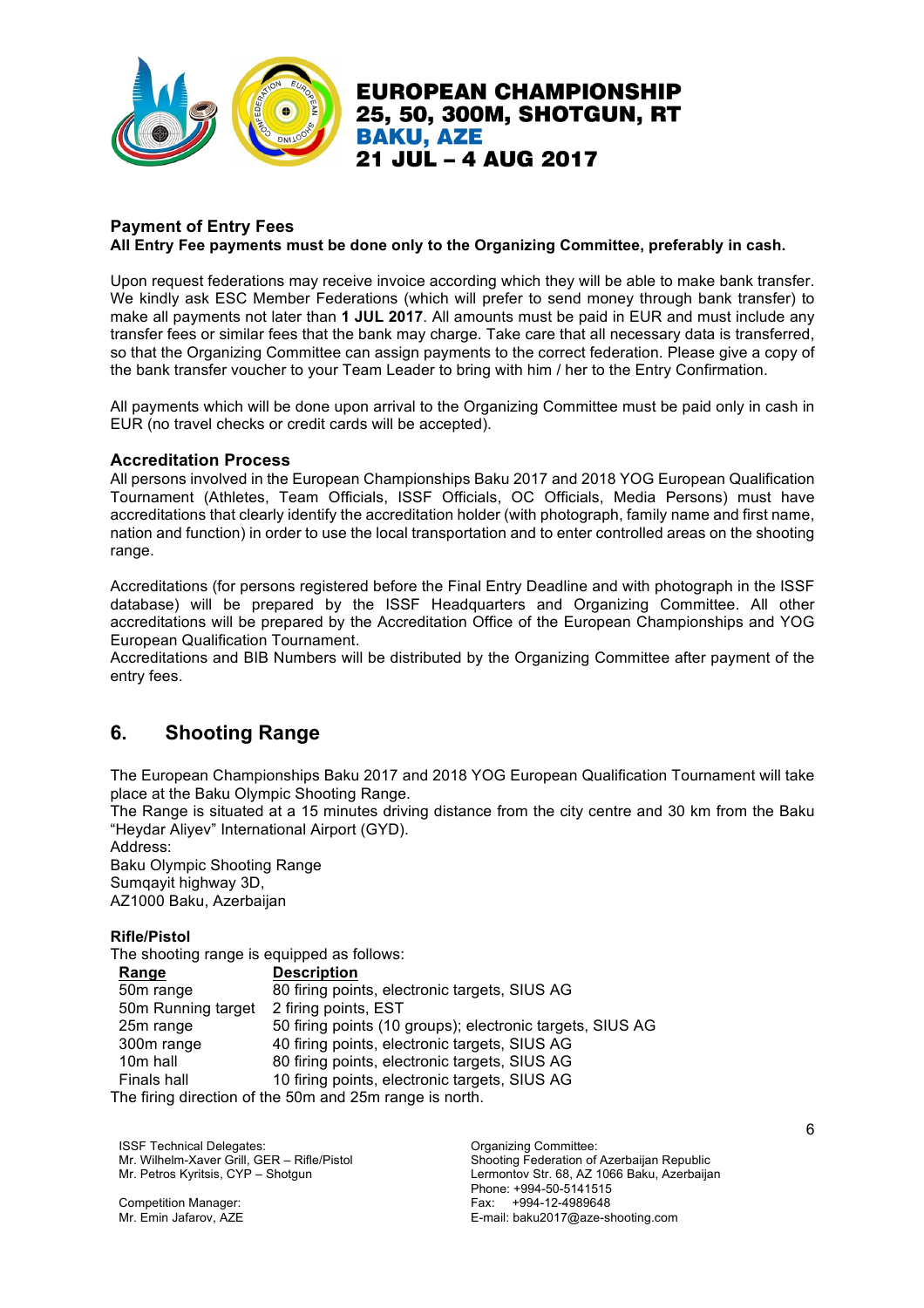

#### **Shotgun**

The shooting range has 5 combined ranges for Trap/Double Trap/Skeet.

The shooting range is equipped with Matarelli machines and Elettronica Progetti acoustic release system. The Skeet ranges operate with acoustic release system.

All ranges are equipped with Elettronica Progetti electronic scoreboards.

The firing direction of the shooting range is north.

The standard orange targets will be used for the Qualification and flash orange targets for the Finals of the European Championships Baku 2017.

# **7. Immigration and Customs Requirements**

#### **Visa**

We strongly advise all federations to verify well in advance whether they need a visa for entry into Azerbaijan. All federations which require entry VISAS to Azerbaijan Republic can obtain it from the Embassy or Consulate of Azerbaijan Republic abroad before arrival to Azerbaijan. Participants who will issue visas through Embassy or Consulate of Azerbaijan Republic abroad and need visa support letter are kindly requested to complete appropriate Visa Support Form (Annex 7) and return it to the Organizing Committee not later than 21 JUN 2017.

All participants can also apply themselves for E-visa through Electronic Visa Portal – www.evisa.gov.az The advantages of the E-visa are:

- Foreigners or stateless persons can apply for the single entry visa valid for 30 days directly through the portal without visa support letter from Organizing Committee;
- You can get E-Visa in 3 steps (apply, make payment and download electron visa form) by means of the portal;
- E-Visa is sent to an applicant in PDF format by e-mail. Applicant just need to print and present it before getting into the plane and upon arrival in Azerbaijan;
- E-Visa fee is 23 USD. This fee is for visa review and isn't refunded.

*Note: Organizing Committee does not carry any responsibility for delay and rejection of the Visa or E-Visa with regard to the work/decision of the Ministry of Foreign Affairs.*

### **Gun License**

All athletes must declare all the firearms and ammunition to be brought into Azerbaijan and return to the Organizing Committee the Firearm and Ammunition Form (Annex 8) no later than 21 JUN 2017.

Assistance of customs formalities will be provided by the Organizing Committee upon arrival. The custom authorities will allow all participating athletes to import with them all the necessary ammunition that will be used for the competition, however for the convenience of the shotgun athletes, different types of well known brands will be available for sale at the shooting range at approximately EUR 8.00 – 12.00 per box.

# **8. Accommodation**

### **Official Hotels**

List of official hotels are found bellow. Any of the participants who are interested to book accommodation in the official hotels, are kindly requested to complete appropriate Final Hotel Reservation Form (Annex

ISSF Technical Delegates: Organizing Committee: Mr. Wilhelm-Xaver Grill, GER – Rifle/Pistol Mr. Petros Kyritsis, CYP – Shotgun

Competition Manager: Mr. Emin Jafarov, AZE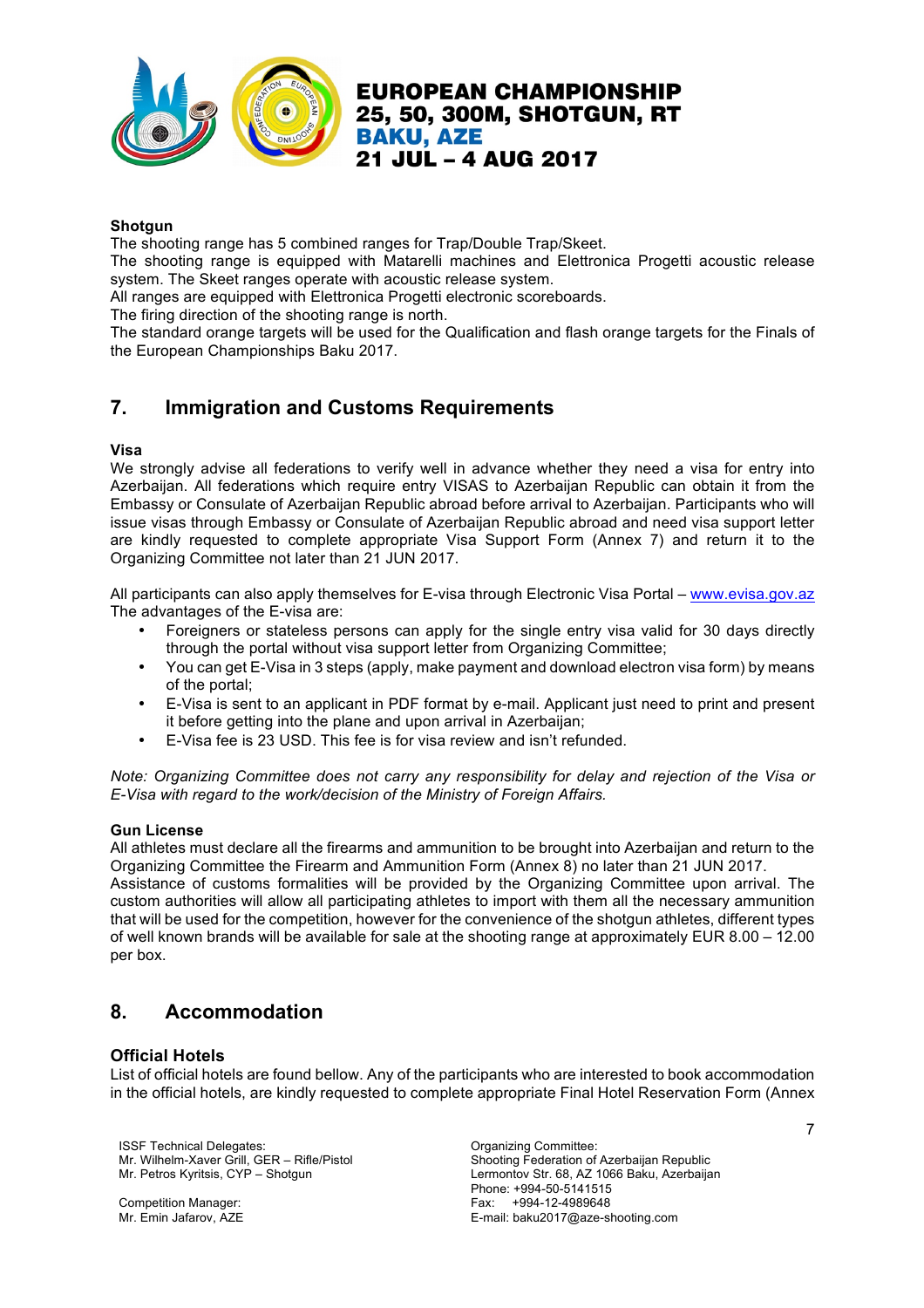

5) and return it to the Organizing Committee no later than 21 JUN 2017. The reservation will be managed on a "first come – first serve" basis. The Organizing Committee will send a confirmation invoice to each federation with the name of the hotel they will stay at. **All payments must be done directly to the hotel** and upon request federations may receive standard invoice from the hotel according which they will be able to make bank transfer. We kindly ask federations (which will prefer to send money through bank transfer) to make all payments not later than **1 JUL 2017**. All amounts must be paid in EUR and must include any transfer fees or similar fees that the bank may charge. Take care that all necessary data is transferred, so that Hotels can assign payments to the correct federation. Please give a copy of the bank transfer voucher to your Team Leader to bring with him / her.

In case of cancellation after 1 JUL 2017 and/or a no-show Hotels and the Organizing Committee will charge a cancellation fee of 100% of the costs for all nights and rooms you have booked.

### **All prices are per room / per night including breakfast and all taxes. Payment must be done directly to the hotel.**

| <b>SHOOTING RANGE HOTEL</b>               |                |  |
|-------------------------------------------|----------------|--|
| Distance to shooting range – on the venue |                |  |
| SINGLE / TWIN ROOM                        | <b>100 EUR</b> |  |
| <b>JUNIOR SUITE</b>                       | <b>150 EUR</b> |  |

| <b>QAFQAZ BAKU CITY HOTEL ****</b>                  |                |
|-----------------------------------------------------|----------------|
| Distance to shooting range $-5 \text{ km}$ / 10 min |                |
| <b>SINGLE ROOM</b>                                  | <b>75 EUR</b>  |
| DOUBLE or TWIN ROOM                                 | <b>96 EUR</b>  |
| <b>JUNIOR SUITE</b>                                 | <b>156 EUR</b> |

| <b>HOLIDAY INN HOTEL ****</b>                 |                |
|-----------------------------------------------|----------------|
| Distance to shooting range $-14$ km $/25$ min |                |
| <b>SINGLE ROOM</b>                            | <b>105 EUR</b> |
| <b>DOUBLE or TWIN ROOM</b>                    | <b>125 EUR</b> |
| SUITE - single occupancy                      | <b>170 EUR</b> |
| SUITE - double occupancy                      | <b>190 EUR</b> |

| <b>BOULEVARD HOTEL *****</b>                 |                |  |
|----------------------------------------------|----------------|--|
| Distance to shooting range $-10$ km / 18 min |                |  |
| <b>SINGLE ROOM</b>                           | <b>105 EUR</b> |  |
| DOUBLE or TWIN ROOM                          | <b>125 EUR</b> |  |

| <b>INTOURIST HOTEL *****</b>                  |                |
|-----------------------------------------------|----------------|
| Distance to shooting range $-10$ km $/18$ min |                |
| <b>SINGLE ROOM</b>                            | <b>95 EUR</b>  |
| DOUBLE or TWIN ROOM                           | <b>115 EUR</b> |

ISSF Technical Delegates: Organizing Committee: Mr. Wilhelm-Xaver Grill, GER – Rifle/Pistol Mr. Petros Kyritsis, CYP – Shotgun

Competition Manager: Mr. Emin Jafarov, AZE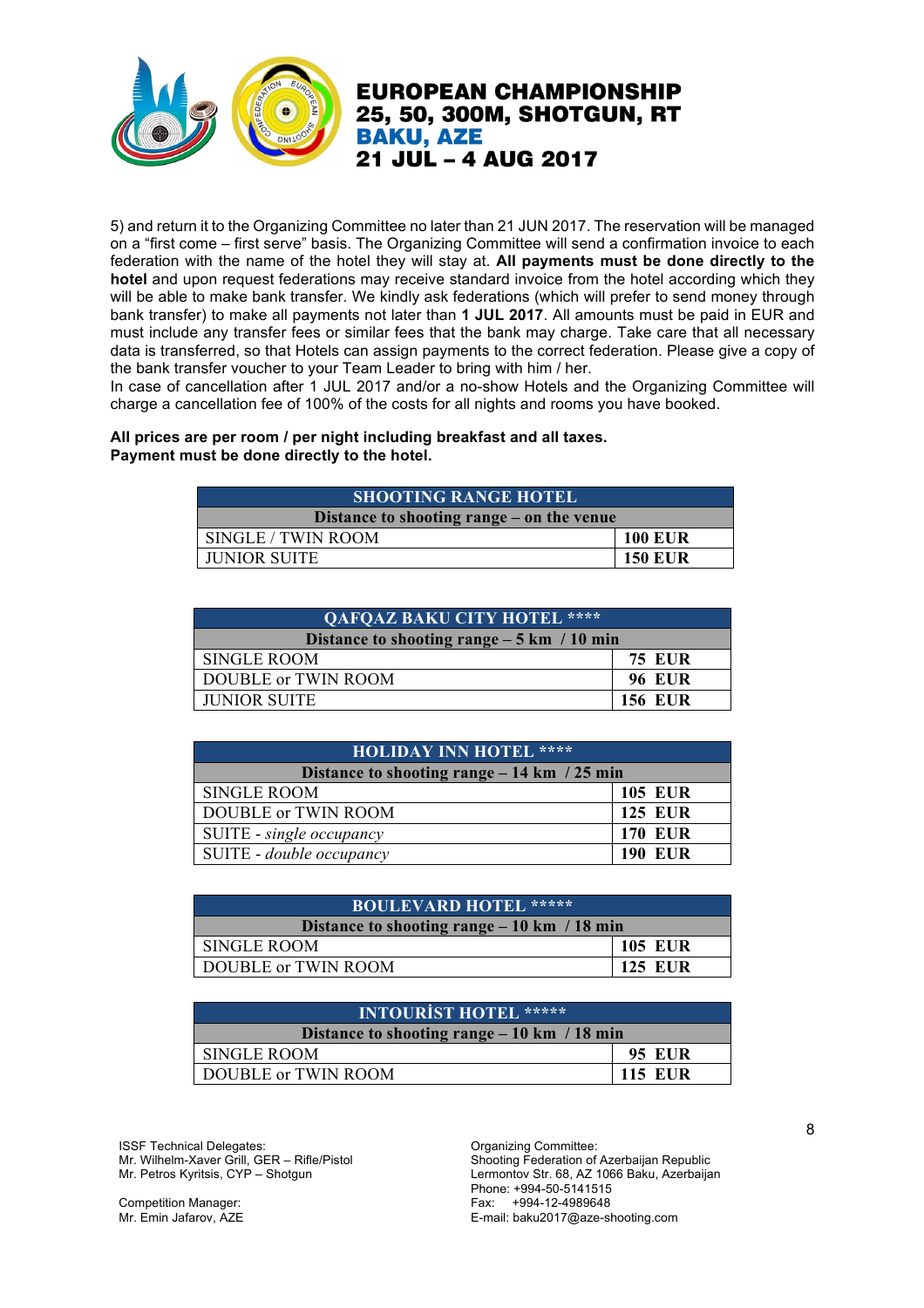

| PULLMAN BADAMDAR HOTEL *****                        |                |  |
|-----------------------------------------------------|----------------|--|
| Distance to shooting range $-8 \text{ km}$ / 10 min |                |  |
| <b>SUPERIOR SINGLE ROOM</b>                         | 110 EUR        |  |
| SUPERIOR DOUBLE or TWIN ROOM                        | <b>135 EUR</b> |  |

| <b>QAFQAZ POINT HOTEL ****</b>                      |                |
|-----------------------------------------------------|----------------|
| Distance to shooting range $-9 \text{ km}$ / 17 min |                |
| <b>SINGLE ROOM</b>                                  | <b>89 EUR</b>  |
| DOUBLE or TWIN ROOM                                 | <b>103 EUR</b> |
| <b>JUNIOR SUITE</b>                                 | <b>130 EUR</b> |

### **Food Service at the Shooting Range**

There is restaurant on the shooting range which will offers regional cuisine and beverages during competition.

# **9. Travel and Transportation**

### **Travel – Arrival**

The official arrival and departure airport is **Baku (GYD) International Airport**.

Baku (GYD) International Airport has direct flight connections with most countries all over the world either through Azerbaijan Airlines or through other airlines like Lufthansa, Turkish Airlines, Qatar Airways, Air France, Czech Airlines and many others which hold regular flights to and from Azerbaijan.

### **Airport pick up – Transportation to the Official Hotels (and return for departure)**

Round trip transportation Airport – Hotel – Airport will be arranged by the Organizing Committee free of charge.

The official pick up service from the Baku airport starts from 8AM on the 20 JUL 2017. Delegations that arrive earlier or leave after the Official Departure Day (4 AUG 2017) must make their own arrangements.

### **Local Transportation – Shuttle Service**

The Organizing Committee will provide participants with free **Hotel / Shooting Range / Hotel** round trip transportation from 21 JUL to 3 AUG 2017. The delegations will find the schedules for local transportation in their pigeon holes and the hotel lobbies.

# **10. Competition Related Procedures at the Shooting Range**

### **Technical Meeting**

The Technical Meeting will take place on 22 JUL 2017, at 15:00h, at the Finals Hall.

Each participating ESC Member Federation should have at least one representative present at the Technical Meeting to receive updated information regarding Final Competition Schedule (including Training Schedule), draw procedures and other important issues related to the European Championships and YOG European Qualification Tournament.

ISSF Technical Delegates: Committee: Committee: Committee: Committee: Committee: Mr. Wilhelm-Xaver Grill, GER – Rifle/Pistol Mr. Petros Kyritsis, CYP – Shotgun

Competition Manager: Mr. Emin Jafarov, AZE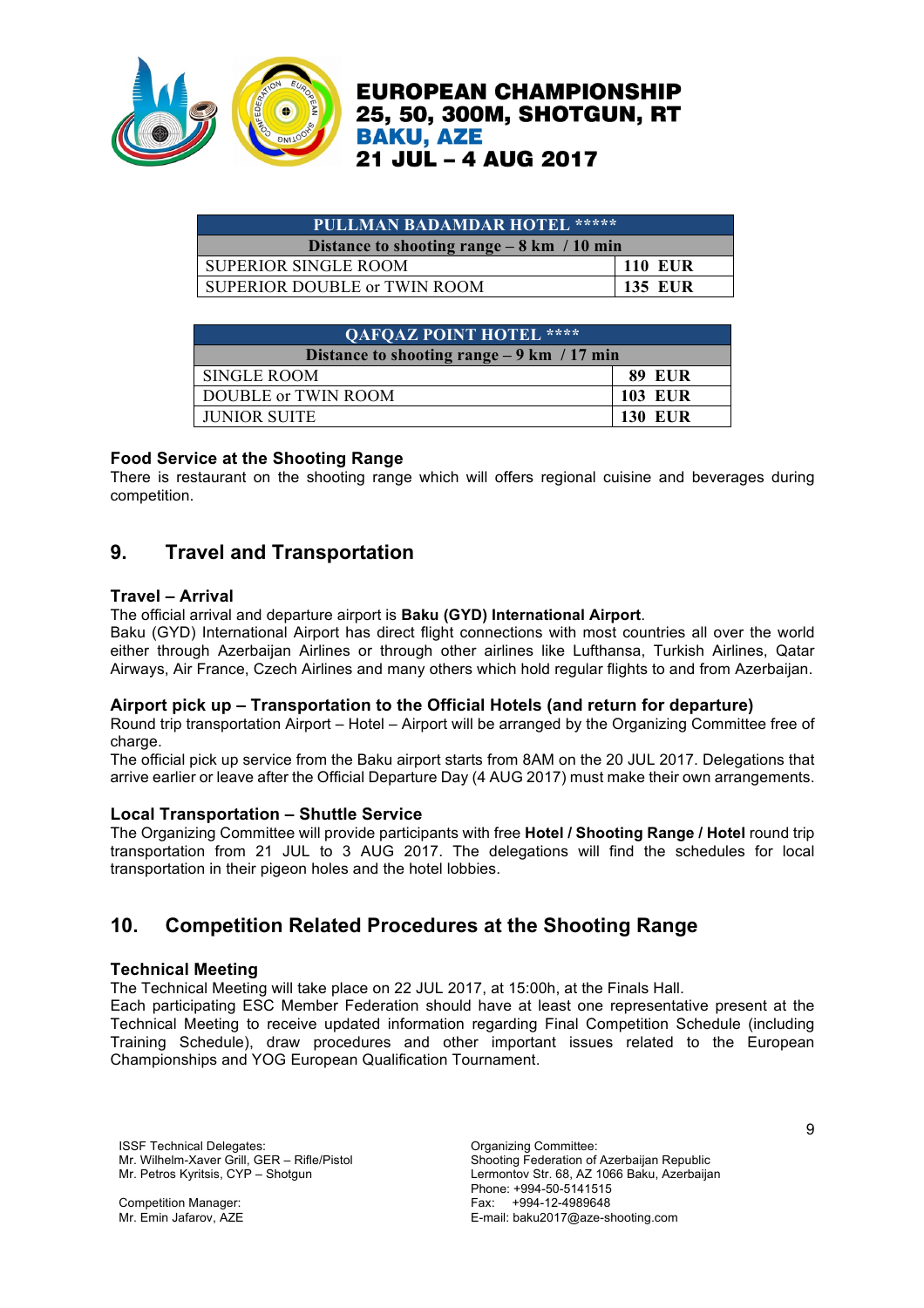

**Storage of Firearms and Ammunition** 

According to the Azerbaijan law all firearms and ammunition will be stored at the shooting range and athletes are not allowed to take any firearms and ammunition out of the range.

21 JUL - 4 AUG 2017

**BAKU, AZE** 

**EUROPEAN CHAMPIONSHIP** 

### **Ammunition**

Different types of well known shotgun brands will be available for sale at the shooting range at approximately EUR 8.00 – 12.00 per box of 25.

### **Doping Control Tests**

The Organizing Committee will conduct Doping Controls Tests according to the ISSF Anti-Doping Rules and the ISSF Test Distribution Plan.

### **11. Ceremonies**

#### **Opening and Closing Ceremony**

The Opening Ceremony will take place on 22 JUL 2017, at the Baku Olympic Shooting Range. The time of the Ceremony will be announced at a later stage.

There will be no Closing Ceremony.

#### **Victory Ceremony**

The Victory Ceremonies will take place at the shooting range immediately after the end of each Finals (see also: Final Competition Schedule).

During the ceremonies the athletes are required to present themselves in their official national uniform or national tracksuits (tops and bottoms).

#### **Flags and Anthems**

All participating teams are required to bring with them their national flag (minimum size: 1m x 1.5m approximately) and one (1) national anthem on standard CD or USB.

### **12. Weather Information**

During the period of July the weather in Baku is normally pleasant. The average temperature is about 30 – 35°C during the day and 23 – 28°C during the night.

### **13. Media Relations**

All Media representatives must register by using the Media Accreditation Form (Annex 9). On site, media facilities will be available for accredited media personnel. Local and national media will cover the European Championships.